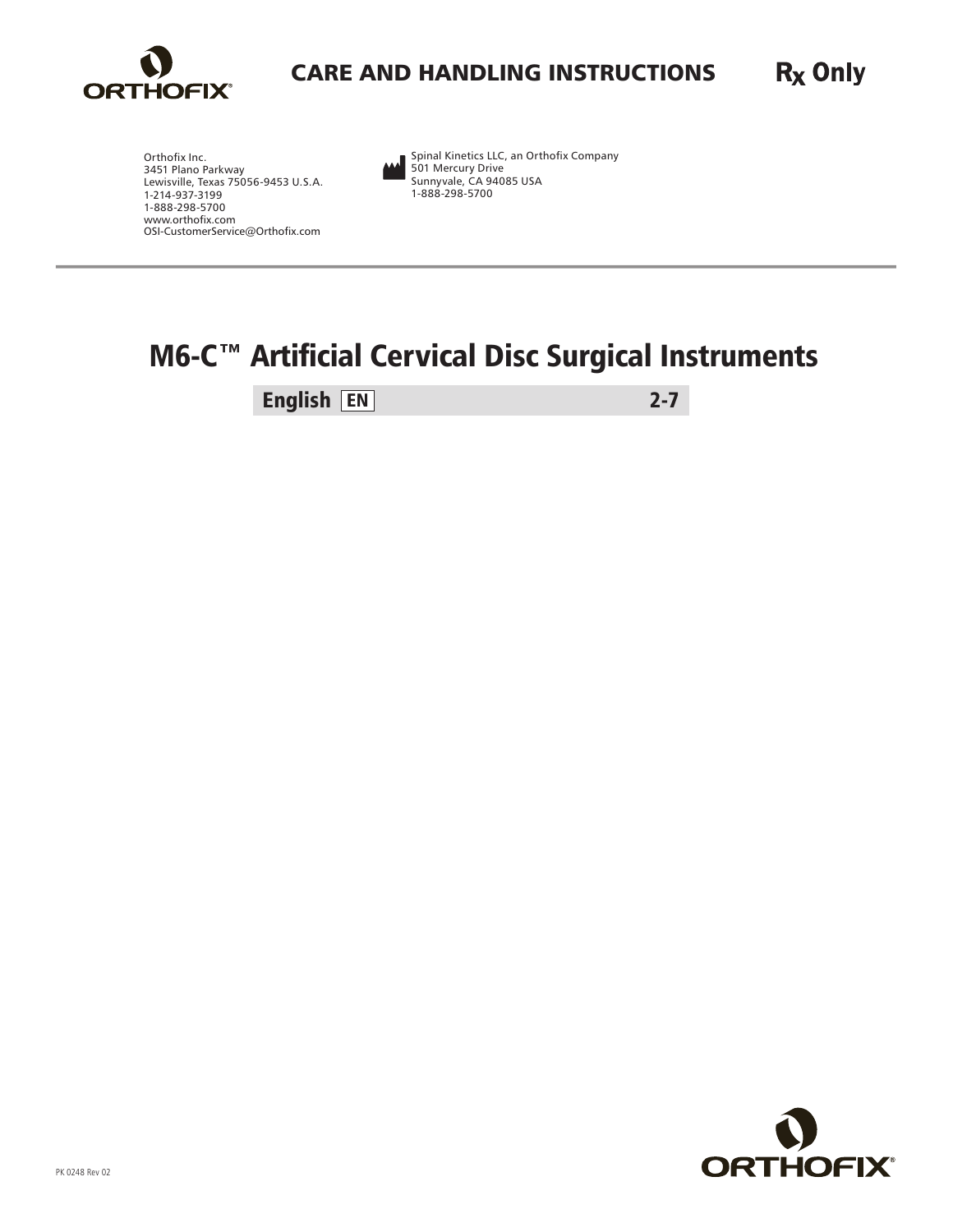

#### **DEVICE DESCRIPTION**

The surgical implantation of the M6-C Artificial Cervical Disc requires specific surgical instruments including: a footprint template and a trial to determine the appropriate size and position of the implant; a fin cutter to create tracks in the superior and inferior vertebral endplates; and an implant inserter to place the disc into the desired position to aid in and ensure correct placement within the intervertebral space. Additionally, there is a tamp to independently adjust the posterior position of the M6-C endplates, a removal tool to remove the disc from the disc space, and general surgical instruments to assist in the distraction and mobilization of the disc space. The instruments are composed primarily of surgical stainless steel coated with ME-92 coating to increase corrosion resistance, with some instrument handles also featuring aluminum and Radel materials. Surgical instruments are provided non-sterile and are intended to be reusable.

The instruments provided in the kit include Footprint Templates, Trials, Inserters, Fin Cutters, a Tamp, Removal Tools, an Intervertebral Distractor, a Paddle Distractor, a Distractor Spacer, a Slide Hammer, a Retainer, Retainer Pins and Locking Nuts. All instruments are made of surgical stainless steels per ASTM F899-12b, aluminum (mallet handle), and Radel (pin driver handle).

The M6-C Instrument Tray is composed of stainless steel, Nylon, Radel Plastic, and Silicone. The tray is multilayered with various inserts to hold surgical instrumentation in place during handling and storage. The instrument tray is perforated to allow steam to penetrate which will allow sterilization of the contents to occur in a steam autoclave.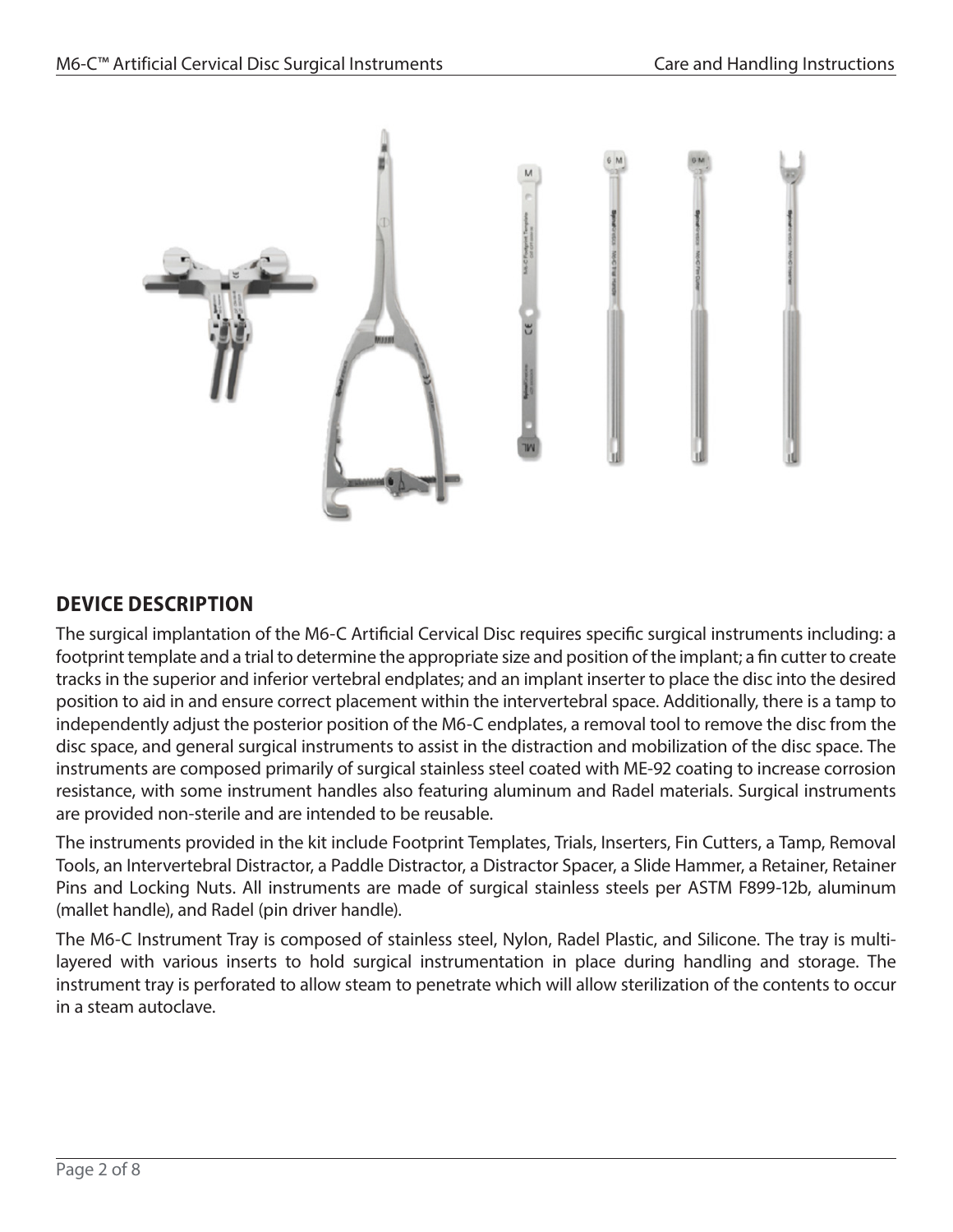#### **INDICATIONS FOR USE**

For M6-C™ Artificial Cervical Disc Indications, Contraindications, Warnings and Precautions, and other important medical information, please refer to the M6-C Instructions for Use available at [www.orthofix.com/ifu,](http://www.orthofix.com/ifu) and the M6-C Operative Technique Manual.

#### **DISCLAIMER**

The M6-C Instrument Tray is intended to protect the M6-C Surgical Instruments and facilitate the sterilization process by allowing steam penetration and drying. Laboratory testing has verified that the instrument tray is suitable for the specific sterilization methods and cycles for which it has been tested. Health care personnel bear the ultimate responsibility for ensuring that any packaging method or material, including a reusable rigid container system, is suitable for use in sterilization processing and sterility maintenance in a particular health care facility. Testing should be conducted in the health care facility to ensure that conditions essential to sterilization can be achieved. Orthofix does not accept responsibility or liability arising from a lack of cleanliness or sterility of any medical devices supplied by Orthofix that should have been properly cleaned and/or sterilized by the end user prior to use.

#### **RECOMMENDATIONS**

- The instruments are provided non-sterile. Clean instruments before each use. After cleaning, sterilize as directed prior to use.
- As soon as possible after surgery, instruments should be cleaned and sterilized.
- Clean the instruments per the instructions below. Strictly follow the dosage, temperature, exposure time, and material compatibility specifications for the cleaning agent.
- Sterilize the instruments using the steam sterilizer operating conditions below.
- Stainless steel instruments can become stained or corroded if the cleaning and sterilization instructions are not followed. If excessive staining is observed use demineralized water for cleaning and sterilization. Staining may be eliminated by scrubbing the device following standard cleaning procedures. Instruments with corrosion should be removed from use.
- Repeated reprocessing of the instruments has minimal effect. End of life is normally determined by wear and damage due to use.
- After each use inspect all instruments for any damage. Discard and replace instruments as necessary.
- After cleaning and sterilization, verify functionality prior to use.

### CAUTION:

- If sterilizing for the first time, remove all vinyl caps and packing foam prior to autoclaving.
- Soak or rinse instruments immediately after use. To avoid risk of corrosion or staining, DO NOT exceed 15 minutes soaking time.
- Do not use Glutaraldehyde, Chlorine, or Ammonium for soaking; this may cause damage to the instrument finish.
- Do not use dry heat sterilization, as this may damage the instrument finish.
- Only sterilize clean instruments; sterilization is only effective on clean items.
- Store instruments in a clean, dry area.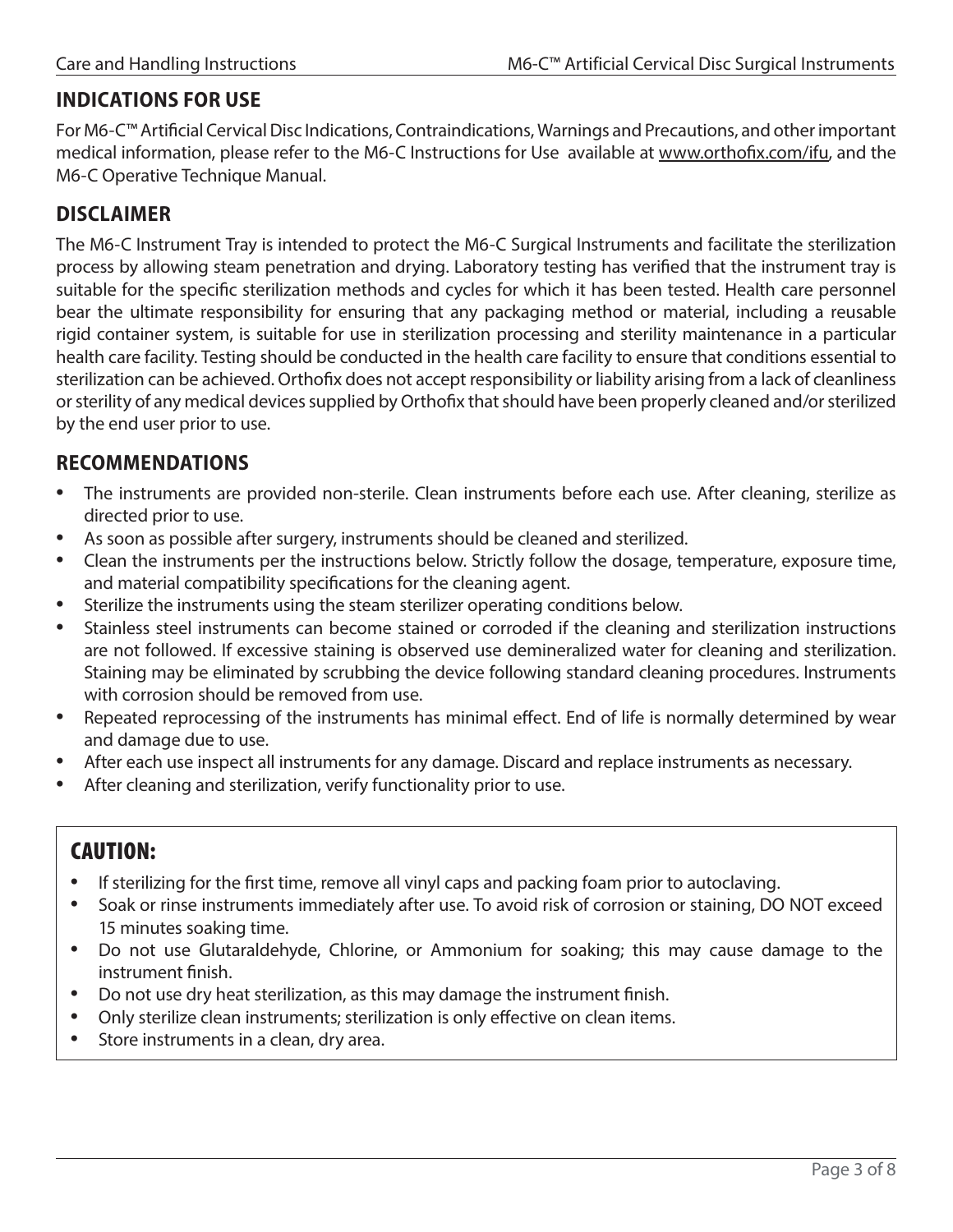#### WARNING:

- Only trained personnel should clean and sterilize instruments as described in these Instructions for Use. Use appropriate personal protection equipment when handling contaminated instruments.
- Instruments should be dried after cleaning and after any exposure to water.
- Only sterile instruments may be used for surgery.
- Do not use these instruments for purposes other than those for which they are intended.
- Do not bend, pry, or use excessive force; breakage or failure of the instrument could occur resulting in possible harm to the patient or user.
- Use extreme care during handling and cleaning of delicate or sharp instruments as injury or damage could occur.

#### **RESPONSIBILITIES OF THE USER**

**General.** Health care personnel bear the ultimate responsibility for ensuring that any packaging method or material is suitable for use in sterilization processing and sterility maintenance.

**Cleaning/Decontamination.** The health care facility is responsible to ensure that conditions essential to safe handling and decontamination can be achieved. ANSI/AAMI ST35 Safe Handling and Biological Decontamination of Reusable Medical Devices in Health Care Facilities and in Nonclinical Settings and ISO 15883-1 Washerdisinfectors – Part 1: General requirements, terms and definitions and tests provide relevant guidelines.

**Sterility.** Users should conduct testing in the health care facility to ensure that conditions essential to sterilization can be achieved and that specific configuration of the container contents is acceptable for the sterilization process and for the requirements at the point of use. ANSI/AAMI ST33 Guidelines for the Selection and Use of Reusable Rigid Container Systems for Ethylene Oxide Sterilization and Steam Sterilization in Health Care Facilities and ISO 17665-1 Sterilization of health care products – Moist heat – Part 1: Requirements for the development, validation and routine control of a sterilization process for medical devices provide relevant guidelines.

#### **PRECAUTIONS:**

- When handling sharp instruments use extreme caution to avoid injury.
- Consult with an infection control practitioner to develop and verify safety procedures appropriate for all levels of direct instrument contact.
- Unless otherwise indicated, instruments and tray are NOT Sterile and must be thoroughly cleaned and sterilized prior to use.
- An unwrapped instrument tray DOES NOT maintain sterility.
- Instruments must be removed from tray for manual or automated cleaning procedures. Instrument trays and lids must be cleaned separately from the instruments. Instrument trays must be thoroughly cleaned until visually clean prior to sterilization. If tray is not visually clean, then repeat the entire cleaning process.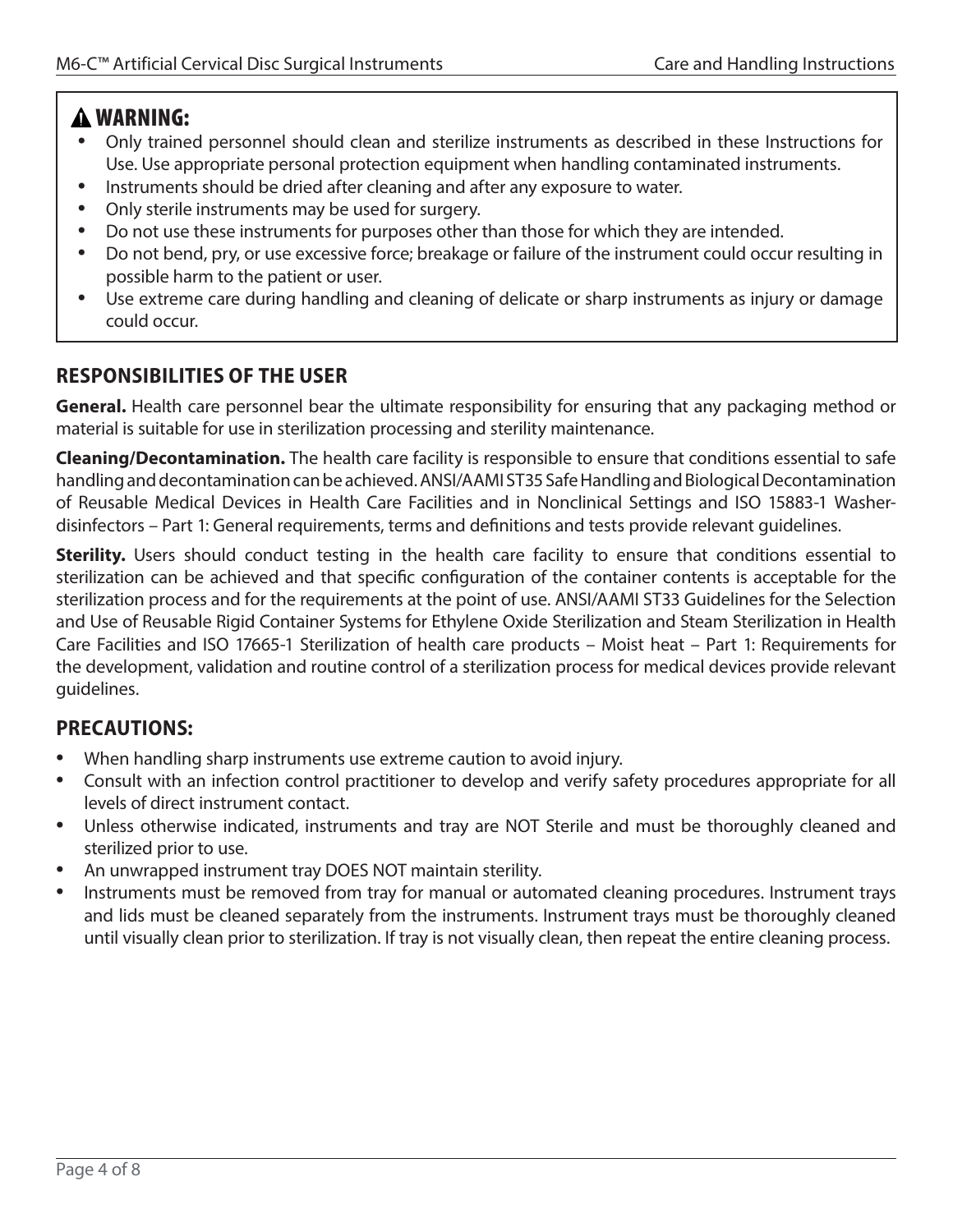#### *Manual Cleaning Process:*

- Prior to cleaning, disassemble any instrument capable of being disassembled.
- Rinse the instruments under running tap water. Use a syringe to flush lumens and hard to reach areas. A wire guide and/or pipe cleaner should be used to aid in cleaning lumens and other hard to reach areas. Actuate any knobs, clamps, or joints while performing this process.
- Prepare an enzymatic cleaning solution, such as Enzol®, per the manufacturer's instructions.
- Fully immerse the instruments in the prepared enzymatic cleaning solution and allow them to soak for a minimum of one minute.
- After the soak, use a soft bristle brush to thoroughly clean any crevices or other difficult to clean areas of the instruments. Flush lumens and small spaces with a syringe. A wire guide and/or pipe cleaner should be used to aid in cleaning lumens and other hard to reach areas. Actuate any knobs, clamps, or joints while performing this process.
- Remove the instruments from the enzymatic cleaning solution and rinse them with reverse osmosis or deionized (RO/DI) water for a minimum of one minute. Use a syringe to flush lumens and hard to reach areas. Actuate any knobs clamps or joints while performing this process.
- Prepare a neutral detergent, such as ValSure® Neutral Detergent, according to the manufacturer's recommendations using warm tap water in an ultrasonic bath.
- Fully immerse the instruments into the sonication bath and sonicate for two minutes.
- Remove the instruments from the neutral detergent solution and rinse them with RO/DI water for a minimum of one minute. Use a syringe to flush lumens and hard to reach areas. Actuate any knobs, clamps, or joints while performing this process.
- Dry the instruments using a clean, lint-free cloth to avoid damage to the surface. Pressurized air (20psi) may be used to assist in drying.
- Visually inspect the surgical instruments for cleanliness. If instruments are not visually clean, then repeat the entire cleaning process.

#### *Automated Cleaning Process:*

- Prior to cleaning, disassemble any instrument capable of being disassembled.
- Rinse the instruments under running tap water. Use a syringe to flush lumens and hard to reach areas. A wire guide and/or pipe cleaner should be used to aid in cleaning lumens and other hard to reach areas. Actuate any knobs, clamps, or joints while performing this process.
- Prepare an enzymatic cleaning solution, such as Enzol®, per the manufacturer's instructions.
- Fully immerse the instruments in the prepared enzymatic cleaning solution and allow them to soak for a minimum of one minute.
- After the soak, use a soft bristle brush to thoroughly clean any crevices or other difficult to clean areas of the instruments. Flush lumens and small spaces with a syringe. A wire guide and/or pipe cleaner should be used to aid in cleaning lumens and other hard to reach areas. Actuate any knobs, clamps, or joints while performing this process.
- Remove the instruments from the enzymatic cleaning solution and rinse them with reverse osmosis or deionized (RO/DI) water for a minimum of one minute. Flush lumens and small spaces with a syringe. Actuate any knobs, clamps, or joints while performing this process.
- Place the instruments into the washer for processing.
- Run the validated cycle parameters below.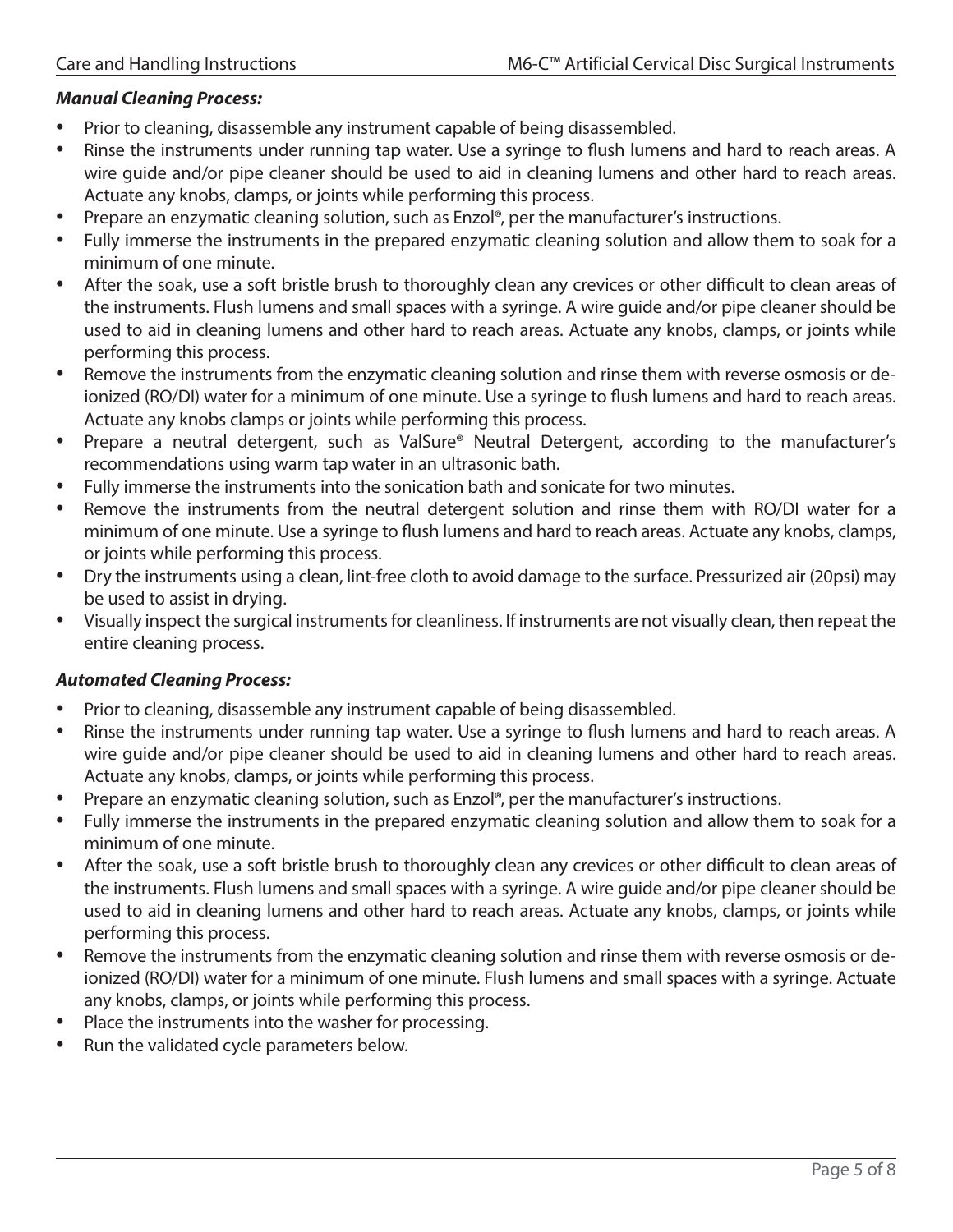*Validated Automated Cleaning Cycle*

| <b>Phase:</b>                        | <b>Recirculation Time:</b><br>(minutes) | <b>Water Temperature:</b> | <b>Detergent Type and</b><br><b>Concentration:</b><br>(if applicable) |
|--------------------------------------|-----------------------------------------|---------------------------|-----------------------------------------------------------------------|
| Pre-wash 1                           | 2:00                                    | Cold Tap Water            | N/A                                                                   |
| Enzyme Wash                          | 2:00                                    | Hot Tap Water             | Enzol <sup>®</sup><br>1 oz/gallon                                     |
| Wash 1                               | 2:00                                    | 65.5 $\degree$ C          | ValSure <sup>®</sup> Neutral<br>Detergent<br>1/4 oz/gallon            |
| <b>Thermal Rinse</b><br>(PURW Rinse) | 1:00                                    | 90 $°C$                   | N/A                                                                   |
| <b>Drying</b>                        | 7:00                                    | 90 °C                     | N/A                                                                   |

- Remove the instruments from the washer following the cycle.
- Visually inspect the instruments for cleanliness. If instruments are not visually clean, then repeat the entire cleaning process.

#### **STERILIZATION PROCESS**

Since Orthofix is not familiar with individual hospital handling procedures, cleaning methods, bioburden levels, and other conditions, Orthofix assumes no responsibility for sterilization of product by a hospital even if the specified guidelines are followed.

When sterilizing multiple instruments in an autoclave cycle, ensure that the sterilizer's maximum load is not exceeded.

Do not stack another instrument tray on top of the M6-C Instrument Tray during the sterilization process.

The following sterilization cycle parameters were validated under laboratory conditions; however, these cycles must be re-validated by the end user to ensure that sterility can be achieved on site.

- Instruments should be placed in the designated location for each instrument in the instrument tray. The lock nut of the intervertebral distractor should be used to slightly open the jaws of the intervertebral distractor.
- Wrap the M6-C Surgical Instrument Tray in two layers of an FDA-cleared sterilization wrap such as Halyard Health H600.
- Sterilizer Type: Pre-Vacuum
- Temperature: 132°C (270°F)
- Full Exposure Time: 4 minutes
- Dry Time: 60 minutes (45 minute cycle time followed by a 15 minutes dwell in the sterilizer after cycle completion with the sterilizer door opened for cooling)

#### **STORAGE AND SHELF LIFE**

Instrument trays that have been processed and wrapped to maintain sterility should be stored in a manner to avoid extremes in temperature and moisture. Care must be exercised in handling of wrapped cases to prevent damage to the sterile barrier. The health care facility should establish a shelf life for wrapped instrument cases based upon the type of sterile wrap used and the recommendations of the sterile wrap manufacturer. The user must be aware that maintenance of sterility is event-related. Handling over time increases the probability of a contaminating event.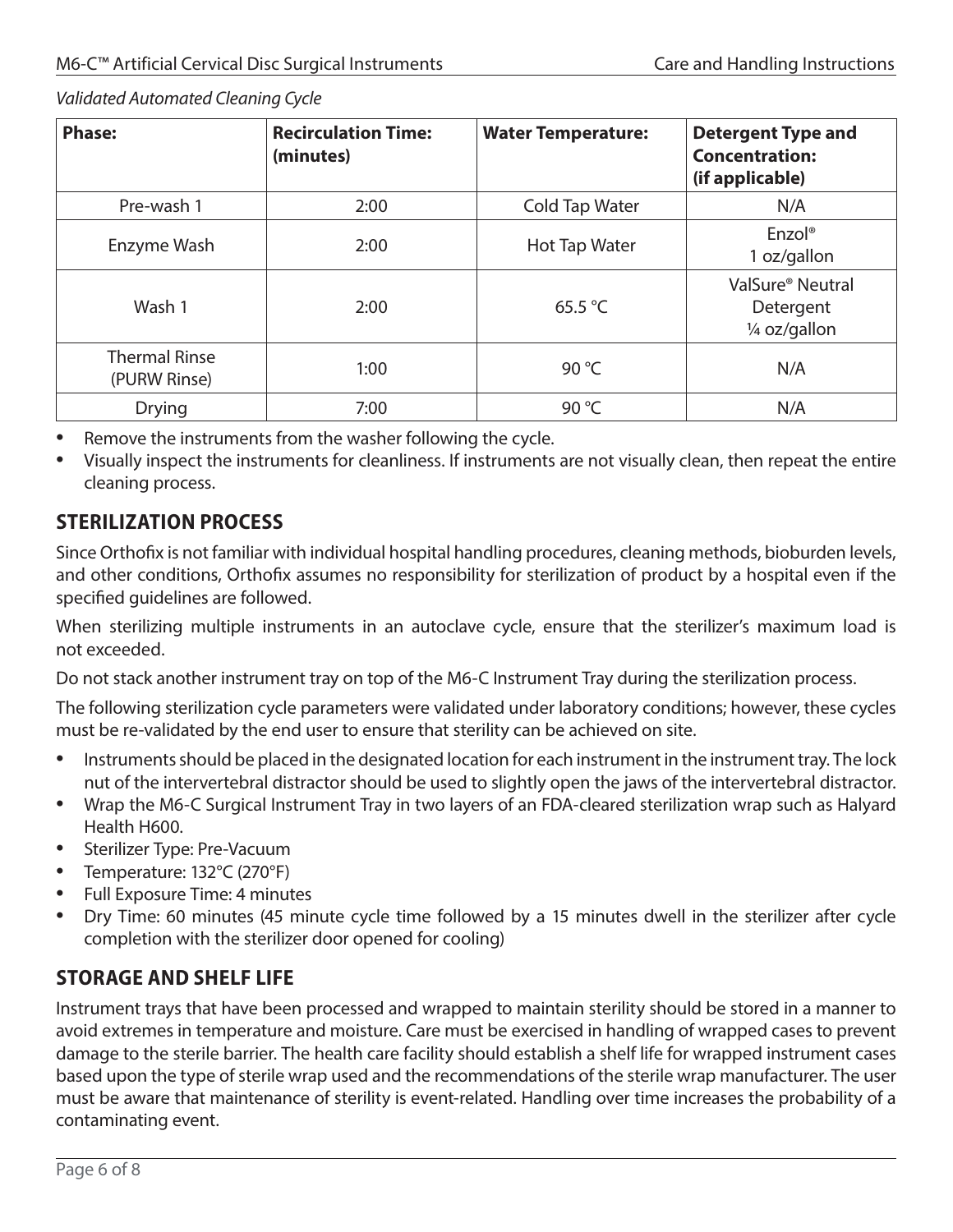#### **PRODUCT COMPLAINTS**

Any health care professional (e.g., customer or user of this system), who has complaints or who has experienced any dissatisfaction in the product quality, identity, durability, reliability, safety, effectiveness and/or performance, should notify Orthofix. Further, if the device (implant or instruments) ever "malfunctions," (i.e. does not meet any of its performance specifications or otherwise does not perform as intended) or may have caused or contributed to the death or serious injury of a patient, Orthofix should be notified immediately by telephone or written correspondence. When filing a complaint, please provide the device name and serial number, lot number, your name and address, and the nature of the complaint. Complaints may also be reported directly to Medwatch at [http://www.fda.gov/medwatch.](http://www.fda.gov/medwatch)